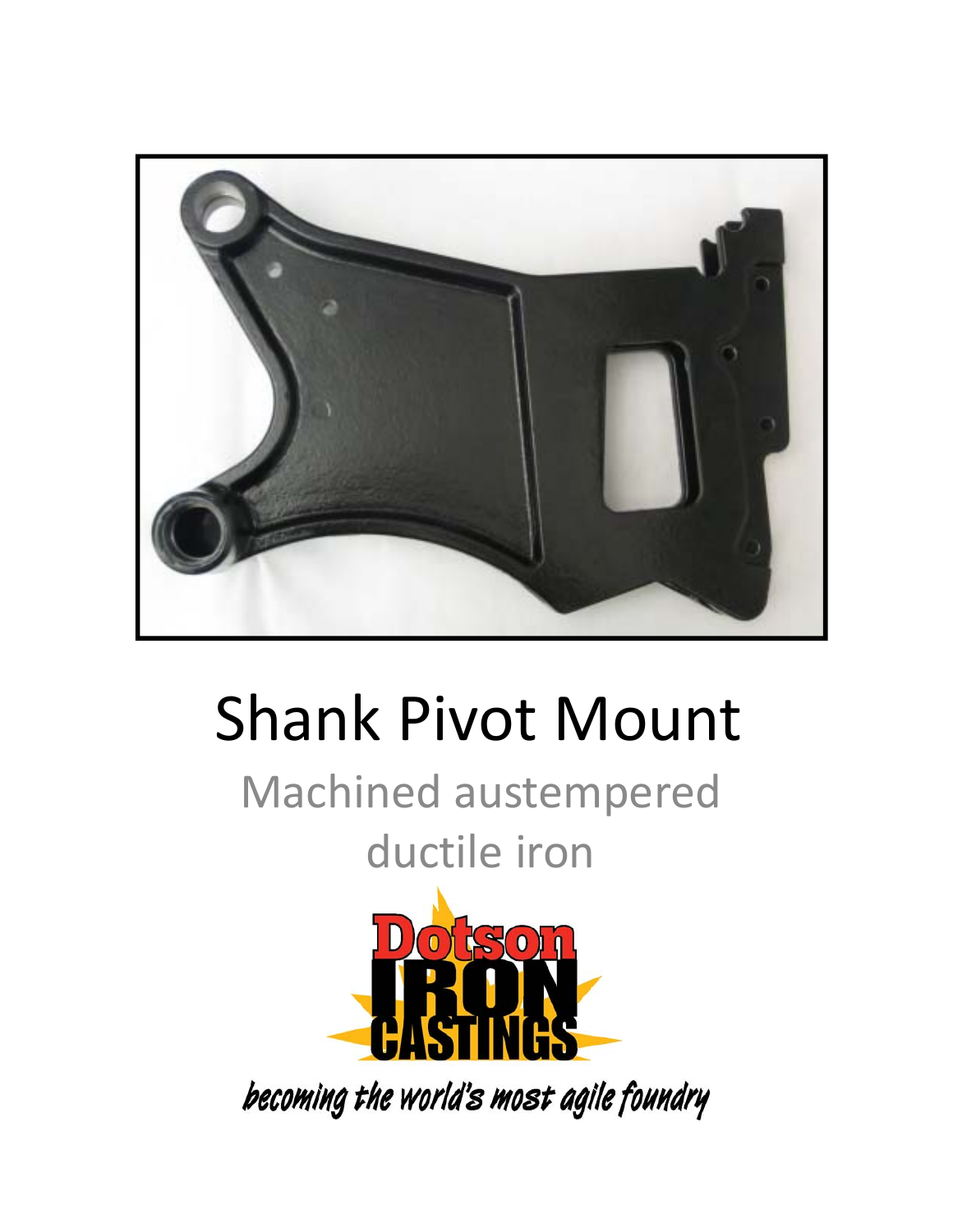

This Shank Pivot mounts to the implement tool bar and carries the main load of the Kuhn Krause Gladiator Precision Tillage System for Strip‐Till application. The shank pivot mount casting carries the driving force as the shank is pulled through the ground. This force causes high stress on a welded steel fabrication where an ADI(Austempered Ductile Iron) casting prevails.

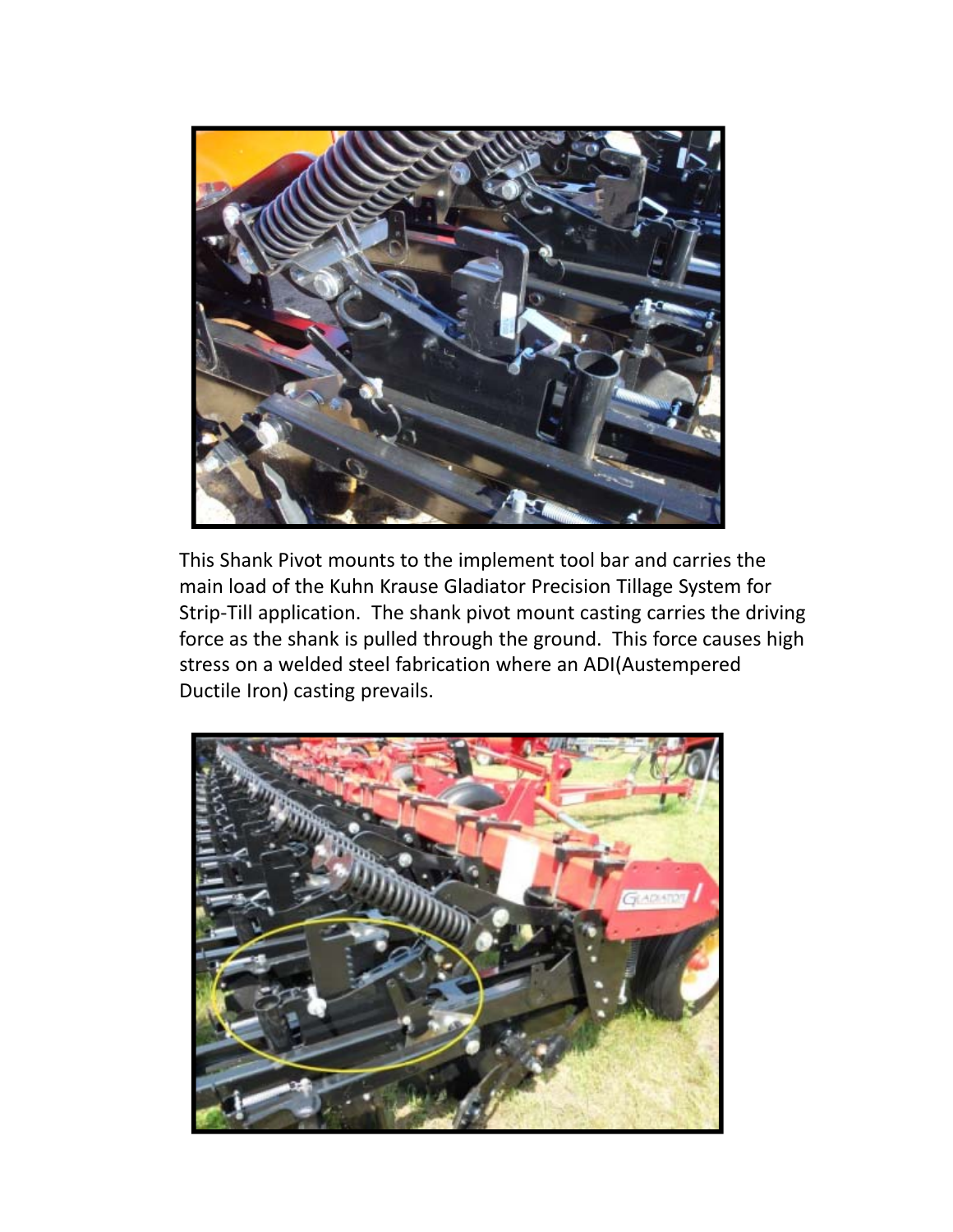

The perpendicular alignment of the shank pivot mount to the implement tool bar is important as twist in the shank can cause an uneven pull causing the implement to track off course. This can cause inefficiencies in a strip till application. Accurate row spacing places the nutrients only where the plant needs it, resulting in yield improvements up to 50%. The alignment is important for even wear on the shank along with the point and allows minimal soil fracture to more easily seal fertilizer.

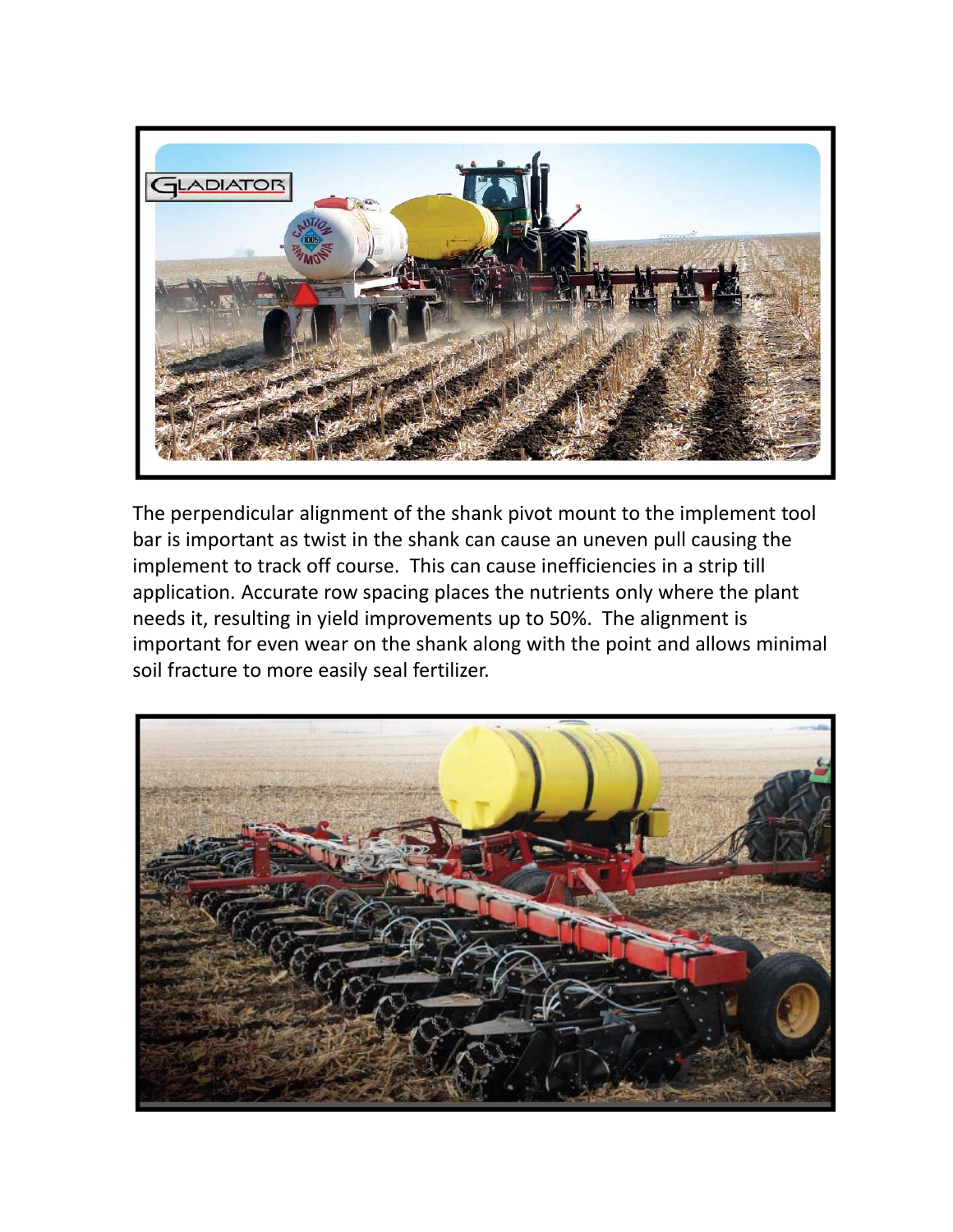

This ADI casting is a conversion from a fifteen piece weldment. Design enhancements were selected to produce the best casting design. Material was moved from outer portion of the part where welding has easier access to the centerline which in the casting process is more conducive to making a solid casting and eliminated necessary cores. The profile ribs serve a dual purpose of strength and also feeder paths to the three bosses.

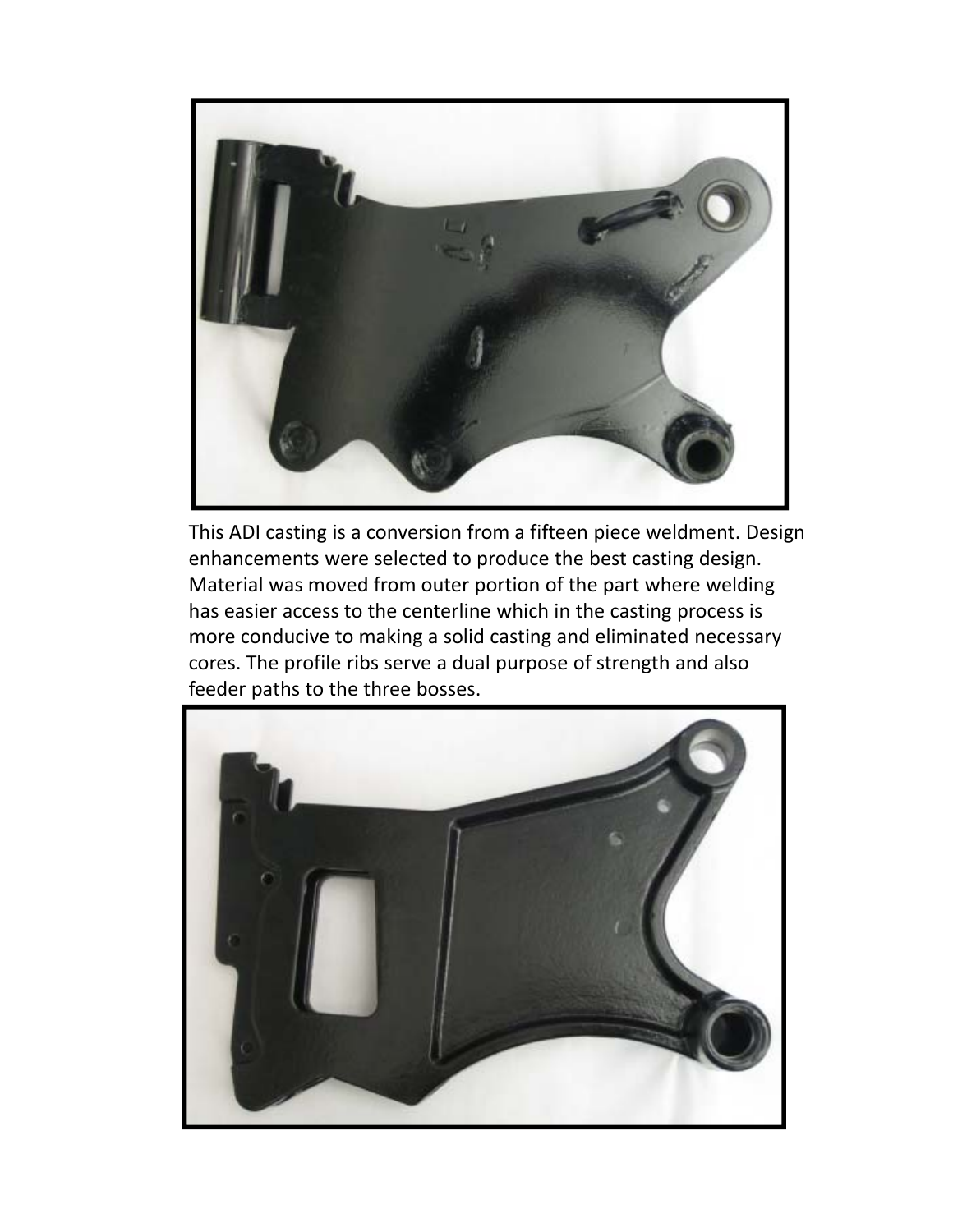

The austempered ductile iron casting is machined at Dotson's in house machining facility after austempering (300 hardness brinnell) on a Makino horizontal CNC machining center. The ADI part is twice as strong as the steel weldments it replaced.

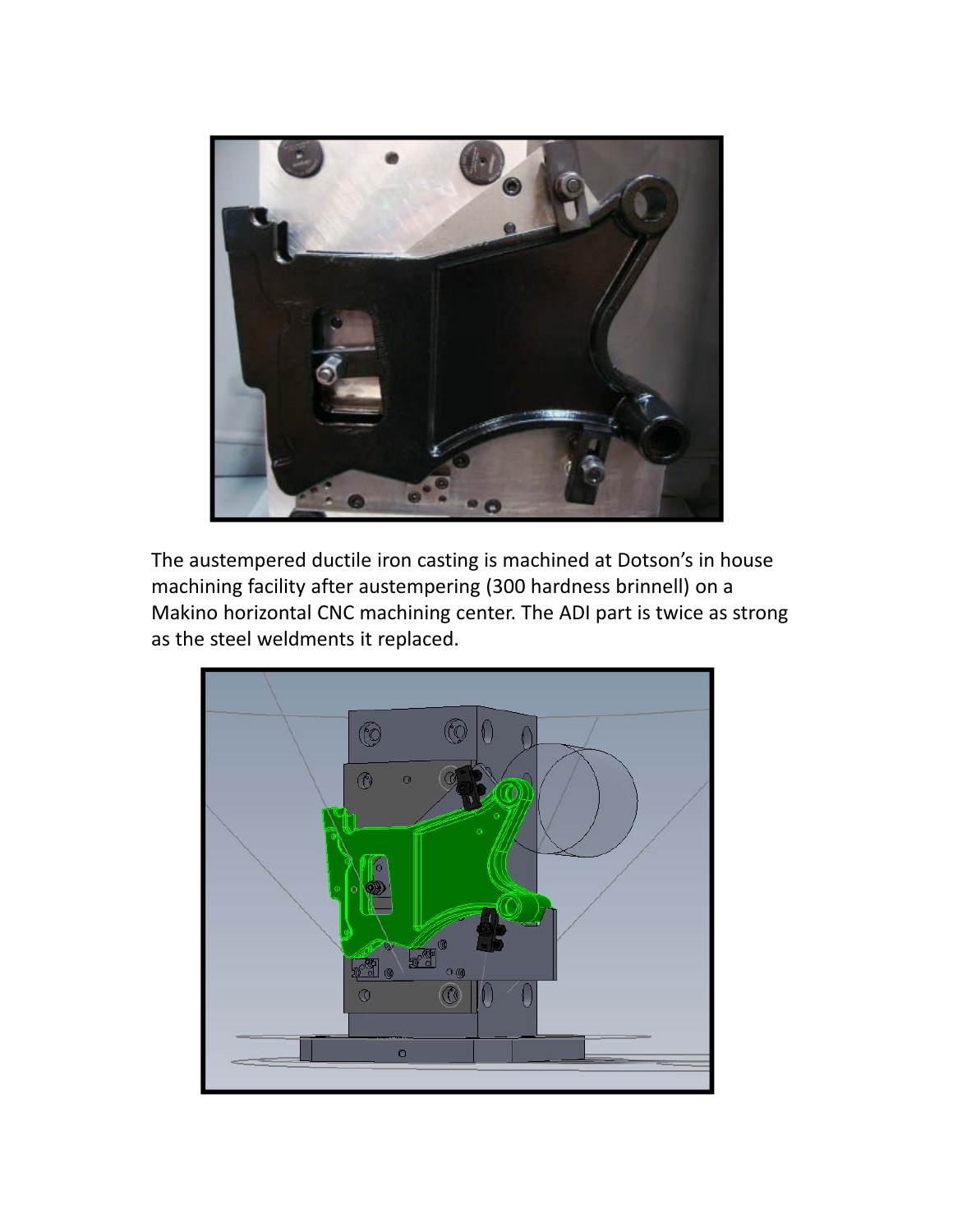

A single piece casting design was developed that included all the functionality of the previous weldment. This single center rib design or "I" beam style part reduced the number of cores required to produce the casting. This machined Austempered Ductile Iron part went from a 50.62 pound weldment to a 41.79 pound casting and was a 26% cost savings to the customer. The part is cast, austempered(Grade 1), painted and then machined to give the customer a stronger, lighter, more sleek, looking part.

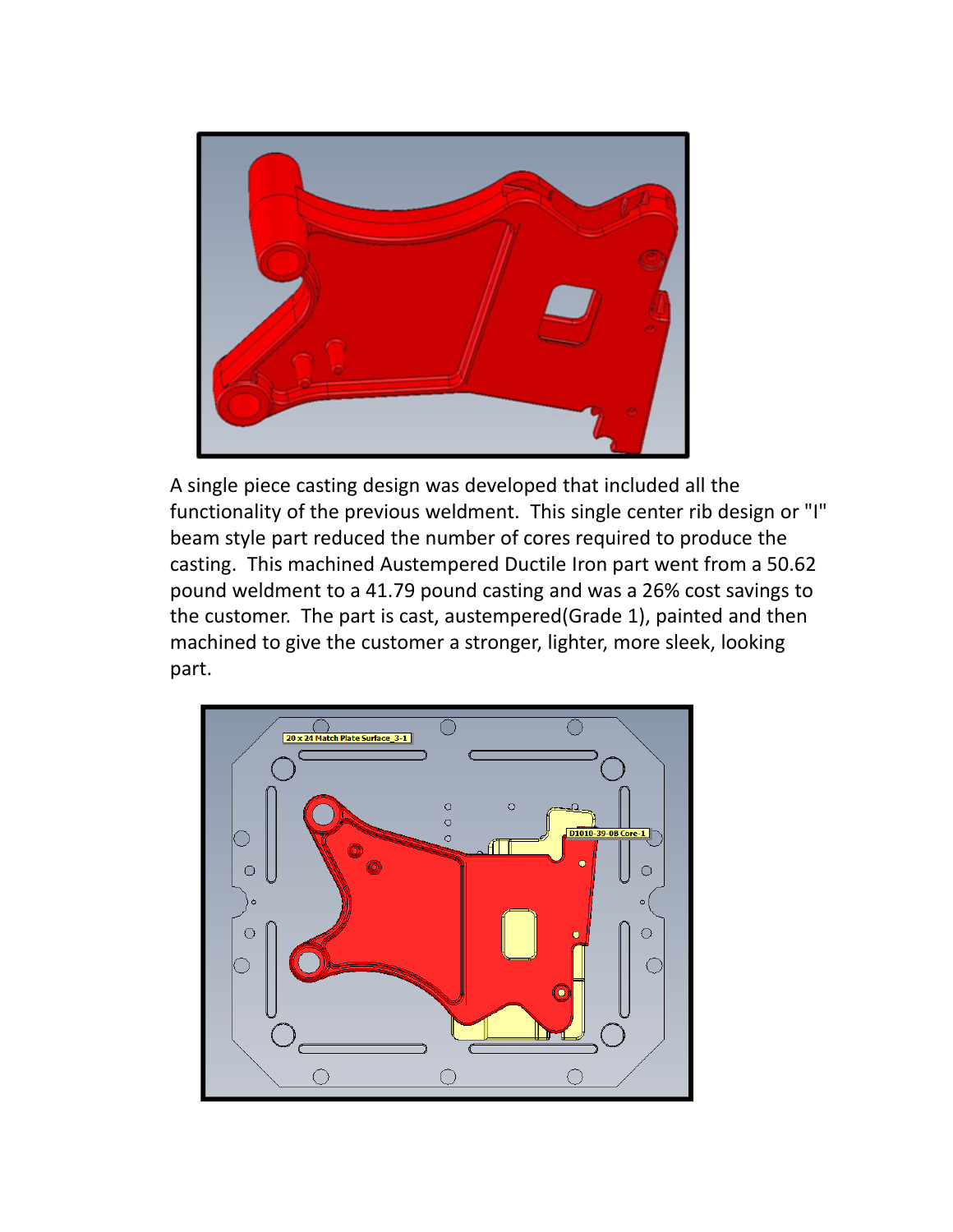

In converting the shank pivot mount to a casting, Krause alleviated burden on the weld shop and reduced back log of laser cutting machines.

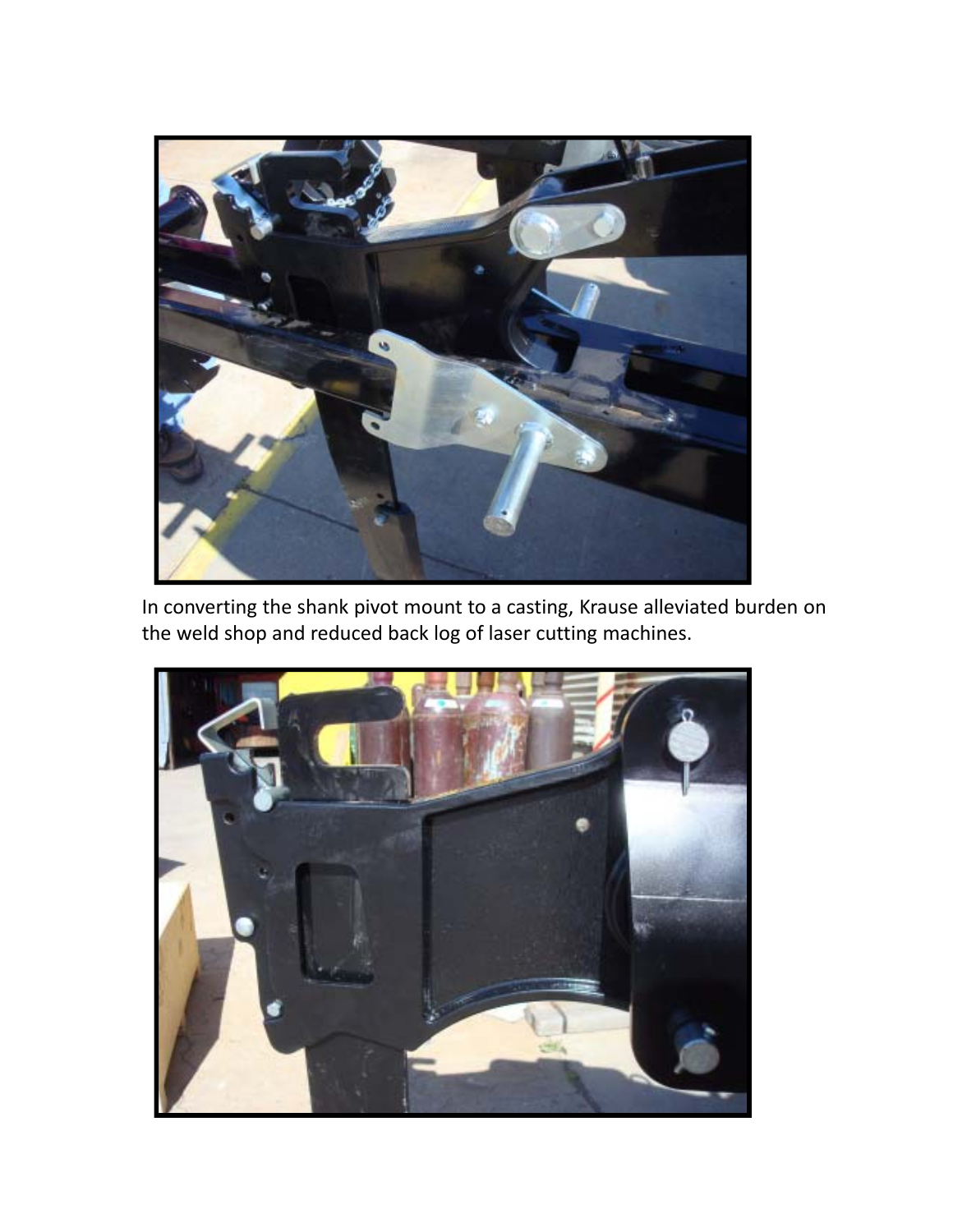

The parts, both welded and ADI casting, were anchored to a bar where a 4,000 PSI hydraulic cylinder was mounted between them and cycled till one of them broke or showed signs of wear or fatigue. While neither part actually broke the weldment showed signs of wear and fatigue around welds and other stress points, the casting looked like it just came out of the box. This was done with parts facing each other and parallel to one another, for side load testing.

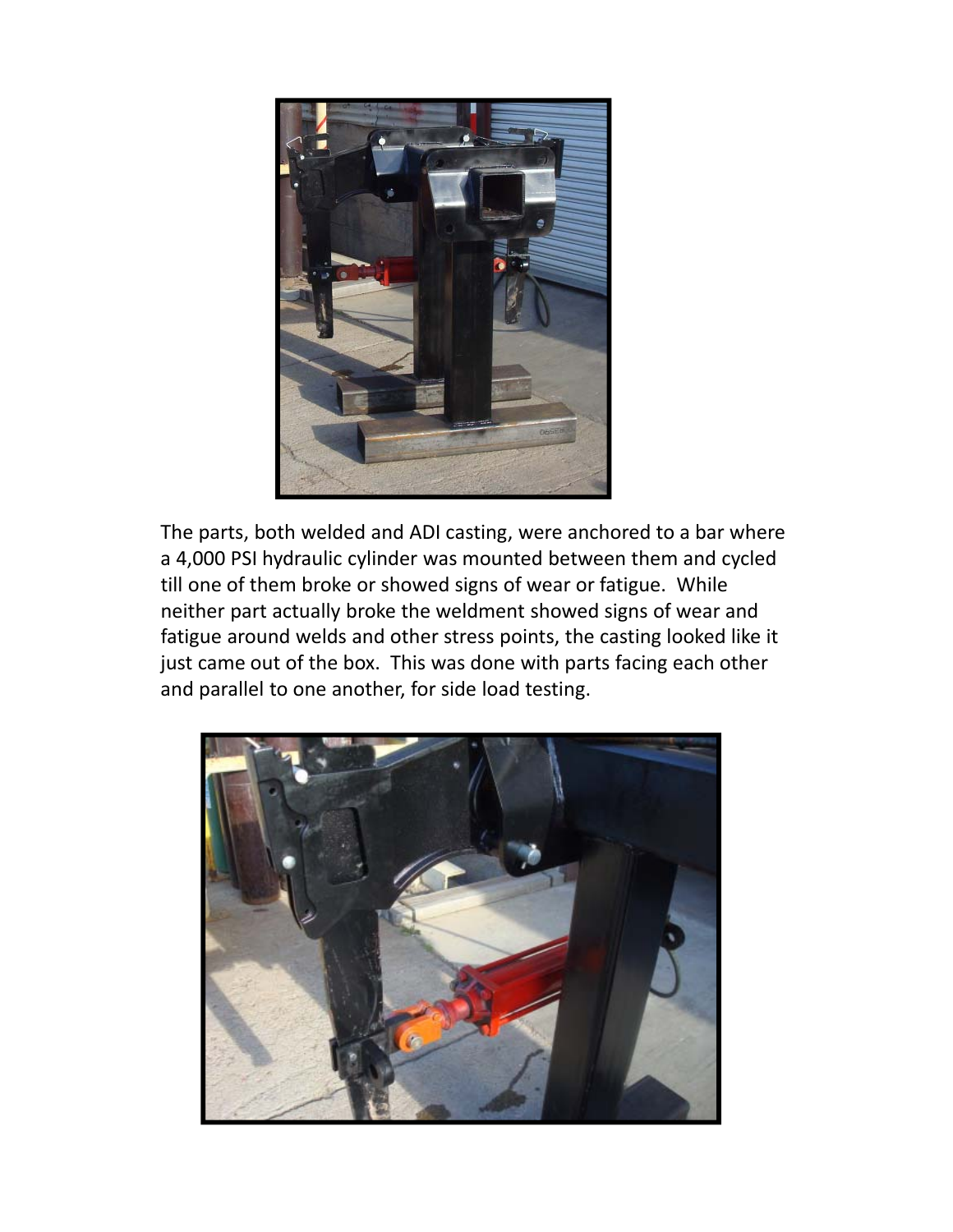

The parts were then mounted to another tool bar with a 300+HP tractor, set in the ground and driven into buried cement blocks to simulate impact. When the tractor came to rest the casting had once again prevailed and the customer was satisfied.